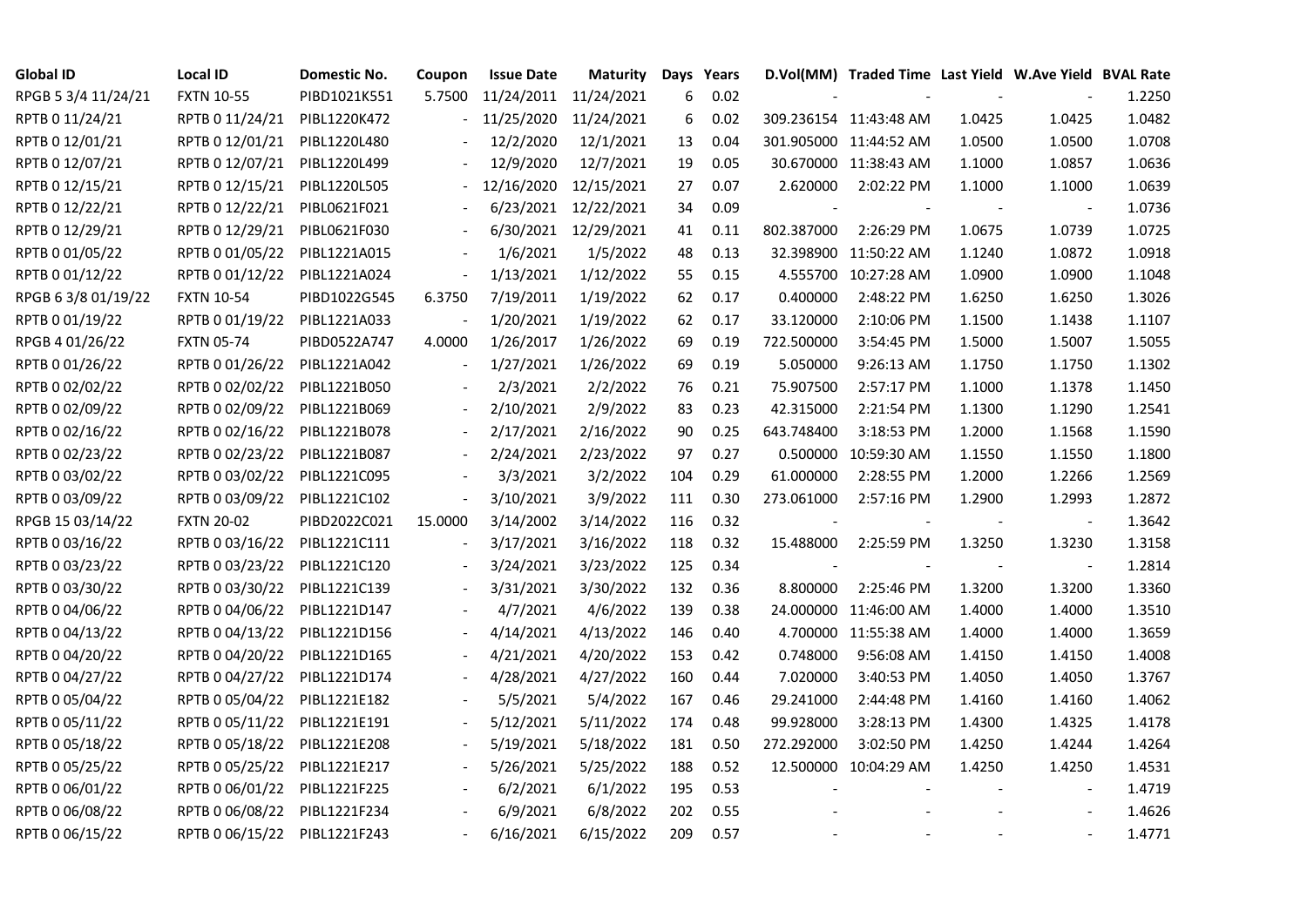| <b>Global ID</b>     | <b>Local ID</b>   | Domestic No. | Coupon                   | <b>Issue Date</b> | Maturity   |     | Days Years |            | D.Vol(MM) Traded Time Last Yield W.Ave Yield BVAL Rate |        |                          |        |
|----------------------|-------------------|--------------|--------------------------|-------------------|------------|-----|------------|------------|--------------------------------------------------------|--------|--------------------------|--------|
| RPTB 0 06/22/22      | RPTB 0 06/22/22   | PIBL1221F252 | $\overline{\phantom{a}}$ | 6/23/2021         | 6/22/2022  | 216 | 0.59       |            |                                                        |        |                          | 1.4996 |
| RPTB 0 06/29/22      | RPTB 0 06/29/22   | PIBL1221F261 |                          | 6/30/2021         | 6/29/2022  | 223 | 0.61       |            |                                                        |        |                          | 1.4912 |
| RPGB 4 3/4 07/04/22  | <b>FXTN 03-24</b> | PIBD0322G247 | 4.7500                   | 7/4/2019          | 7/4/2022   | 228 | 0.62       |            |                                                        |        | $\overline{\phantom{a}}$ | 1.4085 |
| RPTB 0 07/06/22      | RPTB 0 07/06/22   | PIBL1221G279 | $\overline{\phantom{a}}$ | 7/7/2021          | 7/6/2022   | 230 | 0.63       |            | 1.020000 9:29:53 AM                                    | 1.5500 | 1.5500                   | 1.5623 |
| RPTB 0 07/13/22      | RPTB 0 07/13/22   | PIBL1221G288 | $\blacksquare$           | 7/14/2021         | 7/13/2022  | 237 | 0.65       |            |                                                        |        |                          | 1.5180 |
| RPTB 0 07/20/22      | RPTB 0 07/20/22   | PIBL1221G297 | $\overline{\phantom{a}}$ | 7/21/2021         | 7/20/2022  | 244 | 0.67       |            | 3.000000 11:59:09 AM                                   | 1.5000 | 1.5000                   | 1.5122 |
| RPTB 0 07/27/22      | RPTB 0 07/27/22   | PIBL1221G304 | $\blacksquare$           | 7/28/2021         | 7/27/2022  | 251 | 0.69       |            | 5.530000 11:58:33 AM                                   | 1.4750 | 1.4750                   | 1.5358 |
| RPGB 4 7/8 08/02/22  | <b>FXTN 10-56</b> | PIBD1022H562 | 4.8750                   | 8/2/2012          | 8/2/2022   | 257 | 0.70       |            |                                                        |        |                          | 1.7911 |
| RPTB 0 08/03/22      | RPTB 0 08/03/22   | PIBL1221H312 |                          | 8/4/2021          | 8/3/2022   | 258 | 0.71       |            |                                                        |        |                          | 1.5050 |
| RPTB 0 08/10/22      | RPTB 0 08/10/22   | PIBL1221H321 | $\overline{\phantom{a}}$ | 8/11/2021         | 8/10/2022  | 265 | 0.73       |            |                                                        |        | $\overline{\phantom{a}}$ | 1.5651 |
| RPTB 0 08/17/22      | RPTB 0 08/17/22   | PIBL1221H330 | $\overline{\phantom{a}}$ | 8/18/2021         | 8/17/2022  | 272 | 0.75       |            |                                                        |        | $\blacksquare$           | 1.5731 |
| RPTB 0 08/24/22      | RPTB 0 08/24/22   | PIBL1221H349 | $\overline{\phantom{a}}$ | 8/25/2021         | 8/24/2022  | 279 | 0.76       |            |                                                        |        |                          | 1.5660 |
| RPTB 0 08/31/22      | RPTB 0 08/31/22   | PIBL1221I357 |                          | 9/1/2021          | 8/31/2022  | 286 | 0.78       |            |                                                        |        |                          | 1.5591 |
| RPTB 0 09/07/22      | RPTB 0 09/07/22   | PIBL1221I366 | $\overline{\phantom{a}}$ | 9/8/2021          | 9/7/2022   | 293 | 0.80       |            | 15.000000 11:44:31 AM                                  | 1.5800 | 1.5800                   | 1.5782 |
| RPGB 4 3/4 09/13/22  | <b>FXTN 10-57</b> | PIBD1022I570 | 4.7500                   | 9/13/2012         | 9/13/2022  | 299 | 0.82       |            |                                                        |        |                          | 1.9009 |
| RPTB 0 09/14/22      | RPTB 0 09/14/22   | PIBL1221I375 |                          | 9/15/2021         | 9/14/2022  | 300 | 0.82       |            |                                                        |        |                          | 1.5823 |
| RPTB 0 09/21/22      | RPTB 0 09/21/22   | PIBL1221I384 |                          | 9/22/2021         | 9/21/2022  | 307 | 0.84       |            |                                                        |        |                          | 1.5639 |
| RPTB 0 09/28/22      | RPTB 0 09/28/22   | PIBL1221I393 | $\overline{\phantom{a}}$ | 9/29/2021         | 9/28/2022  | 314 | 0.86       |            |                                                        |        |                          | 1.5934 |
| RPTB 0 10/05/22      | RPTB 0 10/05/22   | PIBL1221J409 |                          | 10/6/2021         | 10/5/2022  | 321 | 0.88       |            |                                                        |        | $\frac{1}{2}$            | 1.5977 |
| RPTB 0 10/12/22      | RPTB 0 10/12/22   | PIBL1221J418 |                          | 10/13/2021        | 10/12/2022 | 328 | 0.90       | 46.050000  | 2:41:16 PM                                             | 1.5850 | 1.5895                   | 1.6097 |
| RPGB 12 3/4 10/17/22 | <b>FXTN 20-03</b> | PIBD2022J033 | 12.7500                  | 10/17/2002        | 10/17/2022 | 333 | 0.91       |            |                                                        |        | $\blacksquare$           | 1.8107 |
| RPTB 0 10/19/22      | RPTB 0 10/19/22   | PIBL1221J427 |                          | 10/20/2021        | 10/19/2022 | 335 | 0.92       |            | 30.000000 11:42:42 AM                                  | 1.6200 | 1.6200                   | 1.6279 |
| RPTB 0 10/26/22      | RPTB 0 10/26/22   | PIBL1221J436 |                          | 10/27/2021        | 10/26/2022 | 342 | 0.94       |            |                                                        |        |                          | 1.6023 |
| RPTB 0 11/02/22      | RPTB 0 11/02/22   | PIBL1221K443 |                          | 11/3/2021         | 11/2/2022  | 349 | 0.96       |            |                                                        |        |                          | 1.6130 |
| RPTB 0 11/09/22      | RPTB 0 11/09/22   | PIBL1221K452 | $\overline{\phantom{a}}$ | 11/10/2021        | 11/9/2022  | 356 | 0.98       | 55.213000  | 2:45:51 PM                                             | 1.6110 | 1.6109                   | 1.6017 |
| RPTB 0 11/16/22      | RPTB 0 11/16/22   | PIBL1221K461 | $\sim$                   | 11/17/2021        | 11/16/2022 | 363 | 0.99       | 524.574000 | 3:43:44 PM                                             | 1.6125 | 1.6124                   | 1.6125 |
| RPGB 4 5/8 12/04/22  | RTB 05-11         | PIID0522L114 | 4.6250                   | 12/4/2017         | 12/4/2022  | 381 | 1.04       |            | 191.000000 11:45:59 AM                                 | 2.0550 | 2.0806                   | 2.0809 |
| RPGB 4 12/06/22      | <b>FXTN 10-58</b> | PIBD1022L585 | 4.0000                   | 12/6/2012         | 12/6/2022  | 383 | 1.05       | 6.750000   | 3:40:43 PM                                             | 2.1250 | 2.1185                   | 2.1606 |
| RPGB 4 3/8 02/11/23  | RTB 03-10         | PIID0323B101 | 4.3750                   | 2/11/2020         | 2/11/2023  | 450 | 1.23       | 270.000000 | 2:07:04 PM                                             | 2.0970 | 2.1075                   | 2.1000 |
| RPGB 13 02/20/23     | <b>FXTN 20-04</b> | PIBD2023B048 | 13.0000                  | 2/20/2003         | 2/20/2023  | 459 | 1.26       |            |                                                        |        |                          | 2.1881 |
| RPGB 5 1/2 03/08/23  | <b>FXTN 05-75</b> | PIBD0523C752 | 5.5000                   | 3/8/2018          | 3/8/2023   | 475 | 1.30       |            |                                                        |        | $\blacksquare$           | 2.0345 |
| RPGB 3 1/2 04/21/23  | <b>FXTN 07-58</b> | PIBD0723D588 | 3.5000                   | 4/21/2016         | 4/21/2023  | 519 | 1.42       | 485.000000 | 3:42:50 PM                                             | 2.2750 | 2.2252                   | 2.2229 |
| RPGB 11 7/8 05/29/23 | <b>FXTN 20-05</b> | PIBD2023E054 | 11.8750                  | 5/29/2003         | 5/29/2023  | 557 | 1.53       |            |                                                        |        |                          | 2.3658 |
| RPGB 3 1/4 08/15/23  | RTB 10-04         | PIID1023H046 | 3.2500                   | 8/15/2013         | 8/15/2023  | 635 | 1.74       | 166.835000 | 3:48:47 PM                                             | 2.6750 | 2.6508                   | 2.5243 |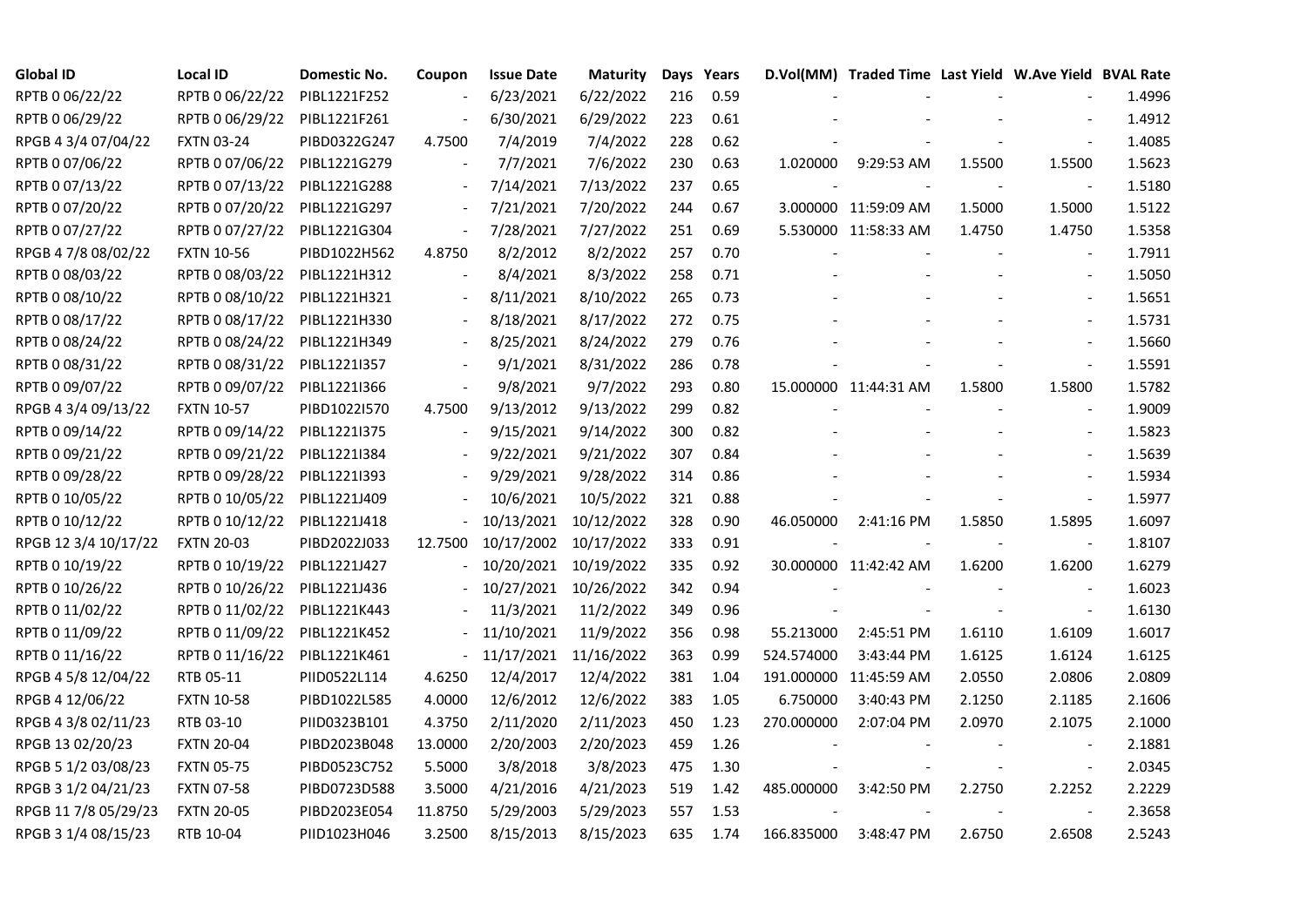| <b>Global ID</b>     | <b>Local ID</b>   | Domestic No. | Coupon  | <b>Issue Date</b> | <b>Maturity</b>  |     | Days Years |             | D.Vol(MM) Traded Time Last Yield W.Ave Yield BVAL Rate |        |                          |        |
|----------------------|-------------------|--------------|---------|-------------------|------------------|-----|------------|-------------|--------------------------------------------------------|--------|--------------------------|--------|
| RPGB 2 3/8 09/10/23  | <b>FXTN 03-25</b> | PIBD0323I252 | 2.3750  | 9/10/2020         | 9/10/2023        | 661 | 1.81       |             | 4.000000 10:45:57 AM                                   | 2.3500 | 2.3500                   | 2.4679 |
| RPGB 11 3/8 10/23/23 | <b>FXTN 20-06</b> | PIBD2023J068 | 11.3750 | 10/23/2003        | 10/23/2023       | 704 | 1.93       |             |                                                        |        | $\sim$                   | 2.6325 |
| RPGB 2 3/8 03/09/24  | RTB 03-11         | PIID0324C115 | 2.3750  | 3/9/2021          | 3/9/2024         | 842 | 2.31       | 2212.005000 | 3:50:29 PM                                             | 2.7500 | 2.8037                   | 2.7663 |
| RPGB 6 1/4 03/12/24  | RTB 05-12         | PIID0524C129 | 6.2500  | 3/12/2019         | 3/12/2024        | 845 | 2.31       |             | 703.800000 11:48:32 AM                                 | 2.8250 | 2.8369                   | 2.8171 |
| RPGB 4 1/2 04/20/24  | <b>FXTN 07-59</b> | PIBD0724D595 | 4.5000  | 4/20/2017         | 4/20/2024        | 884 | 2.42       |             |                                                        |        | $\overline{\phantom{a}}$ | 2.9295 |
| RPGB 12 3/8 06/03/24 | <b>FXTN 20-07</b> | PIBD2024F075 | 12.3750 | 6/3/2004          | 6/3/2024         | 928 | 2.54       |             |                                                        |        | $\blacksquare$           | 3.0032 |
| RPGB 12 7/8 08/05/24 | <b>FXTN 20-08</b> | PIBD2024H086 | 12.8750 | 8/5/2004          | 8/5/2024         | 991 | 2.71       |             |                                                        |        | $\blacksquare$           | 3.1061 |
| RPGB 4 1/8 08/20/24  | <b>FXTN 10-59</b> | PIBD1024H595 | 4.1250  | 8/20/2014         | 8/20/2024 1,006  |     | 2.75       | 41.603846   | 3:16:24 PM                                             | 3.2000 | 3.2524                   | 3.2945 |
| RPGB 4 1/4 10/17/24  | <b>FXTN 05-76</b> | PIBD0524J762 | 4.2500  | 10/17/2019        | 10/17/2024 1,064 |     | 2.91       | 71.945000   | 2:25:29 PM                                             | 3.1000 | 3.1604                   | 3.2365 |
| RPGB 13 3/4 11/11/24 | <b>FXTN 20-09</b> | PIBD2024K091 | 13.7500 | 11/11/2004        | 11/11/2024 1,089 |     | 2.98       |             |                                                        |        |                          | 3.2663 |
| RPGB 5 3/4 04/12/25  | <b>FXTN 07-61</b> | PIBD0725D618 | 5.7500  | 4/12/2018         | 4/12/2025 1,241  |     | 3.40       |             |                                                        |        | $\overline{\phantom{a}}$ | 3.6122 |
| RPGB 12 1/8 04/14/25 | <b>FXTN 20-10</b> | PIBD2025D103 | 12.1250 | 4/14/2005         | 4/14/2025 1,243  |     | 3.40       |             |                                                        |        | $\blacksquare$           | 3.4798 |
| RPGB 2 5/8 08/12/25  | RTB 05-13         | PIID0525H130 | 2.6250  | 8/12/2020         | 8/12/2025 1,363  |     | 3.73       | 110.540000  | 2:41:12 PM                                             | 3.2500 | 3.2776                   | 3.2252 |
| RPGB 3 5/8 09/09/25  | <b>FXTN 10-60</b> | PIBD10251608 | 3.6250  | 9/9/2015          | 9/9/2025 1,391   |     | 3.81       | 24.480000   | 3:17:59 PM                                             | 3.5000 | 3.9065                   | 3.9716 |
| RPGB 12 1/8 10/20/25 | <b>FXTN 20-11</b> | PIBD2025J116 | 12.1250 | 10/20/2005        | 10/20/2025 1,432 |     | 3.92       |             |                                                        |        | $\overline{\phantom{a}}$ | 3.7397 |
| RPGB 18 1/4 11/29/25 | <b>FXTN 25-01</b> | PIBD2525K015 | 18.2500 | 11/29/2000        | 11/29/2025 1,472 |     | 4.03       |             |                                                        |        | $\sim$                   | 3.7914 |
| RPGB 10 1/4 01/19/26 | <b>FXTN 20-12</b> | PIBD2026A122 | 10.2500 | 1/19/2006         | 1/19/2026 1,523  |     | 4.17       |             |                                                        |        | $\blacksquare$           | 3.8461 |
| RPGB 6 1/4 02/14/26  | <b>FXTN 07-62</b> | PIBD0726B627 | 6.2500  | 2/14/2019         | 2/14/2026 1,549  |     | 4.24       |             | 200.000000 11:46:30 AM                                 | 4.1700 | 4.1700                   | 4.1688 |
| RPGB 3 3/8 04/08/26  | <b>FXTN 05-77</b> | PIBD0526D772 | 3.3750  | 4/8/2021          | 4/8/2026 1,602   |     | 4.39       | 3598.640000 | 3:59:55 PM                                             | 4.1850 | 4.2019                   | 4.1844 |
| RPGB 3 1/2 09/20/26  | RTB 10-05         | PIID1026I057 | 3.5000  | 9/20/2016         | 9/20/2026 1,767  |     | 4.84       | 22.000000   | 2:46:24 PM                                             | 4.3300 | 4.3374                   | 4.1059 |
| RPGB 6 1/4 10/20/26  | RTB 15-01         | PIID1526J019 | 6.2500  | 10/20/2011        | 10/20/2026 1,797 |     | 4.92       | 3.000000    | 9:42:44 AM                                             | 4.4800 | 4.4800                   | 4.1403 |
| RPGB 8 12/07/26      | <b>FXTN 20-13</b> | PIBD2026L139 | 8.0000  | 12/7/2006         | 12/7/2026 1,845  |     | 5.05       |             |                                                        |        | $\sim$                   | 4.1915 |
| RPGB 5 3/8 03/01/27  | RTB 15-02         | PIID1527C023 | 5.3750  | 3/1/2012          | 3/1/2027 1,929   |     | 5.28       |             |                                                        |        | $\overline{\phantom{a}}$ | 4.2527 |
| RPGB 4 3/4 05/04/27  | <b>FXTN 10-61</b> | PIBD1027E617 | 4.7500  | 5/4/2017          | 5/4/2027 1,993   |     | 5.46       | 200.000000  | 2:49:43 PM                                             | 4.3500 | 4.3438                   | 4.3375 |
| RPGB 8 5/8 09/06/27  | <b>FXTN 20-14</b> | PIBD2027I140 | 8.6250  | 9/6/2007          | 9/6/2027 2,118   |     | 5.80       |             | 6.000000 10:54:38 AM                                   | 4.5000 | 4.5000                   | 4.4084 |
| RPGB 6 1/4 03/22/28  | <b>FXTN 10-63</b> | PIBD1028C635 | 6.2500  | 3/22/2018         | 3/22/2028 2,316  |     | 6.34       |             |                                                        |        | $\blacksquare$           | 4.4372 |
| RPGB 3 5/8 04/22/28  | <b>FXTN 07-64</b> | PIBD0728D649 | 3.6250  | 4/22/2021         | 4/22/2028 2,347  |     | 6.43       | 719.297000  | 3:34:37 PM                                             | 4.4800 | 4.3662                   | 4.3753 |
| RPGB 3 3/4 08/12/28  | <b>FXTN 07-65</b> | PIBD0728H654 | 3.7500  | 8/12/2021         | 8/12/2028 2,459  |     | 6.73       | 70.000000   | 3:20:52 PM                                             | 4.5200 | 4.5886                   | 4.6000 |
| RPGB 9 1/2 12/04/28  | <b>FXTN 20-15</b> | PIBD2028L151 | 9.5000  | 12/4/2008         | 12/4/2028 2,573  |     | 7.04       |             |                                                        |        | $\sim$                   | 4.3917 |
| RPGB 67/8 01/10/29   | <b>FXTN 10-64</b> | PIBD1029A644 | 6.8750  | 1/10/2019         | 1/10/2029 2,610  |     | 7.15       | 32.000000   | 3:12:23 PM                                             | 4.6300 | 4.6297                   | 4.4877 |
| RPGB 8 3/4 05/27/30  | <b>FXTN 20-16</b> | PIBD2030E166 | 8.7500  | 5/27/2010         | 5/27/2030 3,112  |     | 8.52       |             |                                                        |        | $\overline{\phantom{a}}$ | 4.9917 |
| RPGB 2 7/8 07/09/30  | <b>FXTN 10-65</b> | PIBD1030G655 | 2.8750  | 7/9/2020          | 7/9/2030 3,155   |     | 8.64       | 4.000000    | 2:50:53 PM                                             | 4.8000 | 4.8000                   | 5.1879 |
| RPGB 12 1/2 07/28/30 | <b>FXTN 25-02</b> | PIBD2530G029 | 12.5000 | 7/28/2005         | 7/28/2030 3,174  |     | 8.69       |             |                                                        |        | $\sim$                   | 5.0211 |
| RPGB 11 1/4 01/26/31 | <b>FXTN 25-03</b> | PIBD2531A032 | 11.2500 | 1/26/2006         | 1/26/2031 3,356  |     | 9.19       |             |                                                        |        | $\sim$                   | 5.0957 |